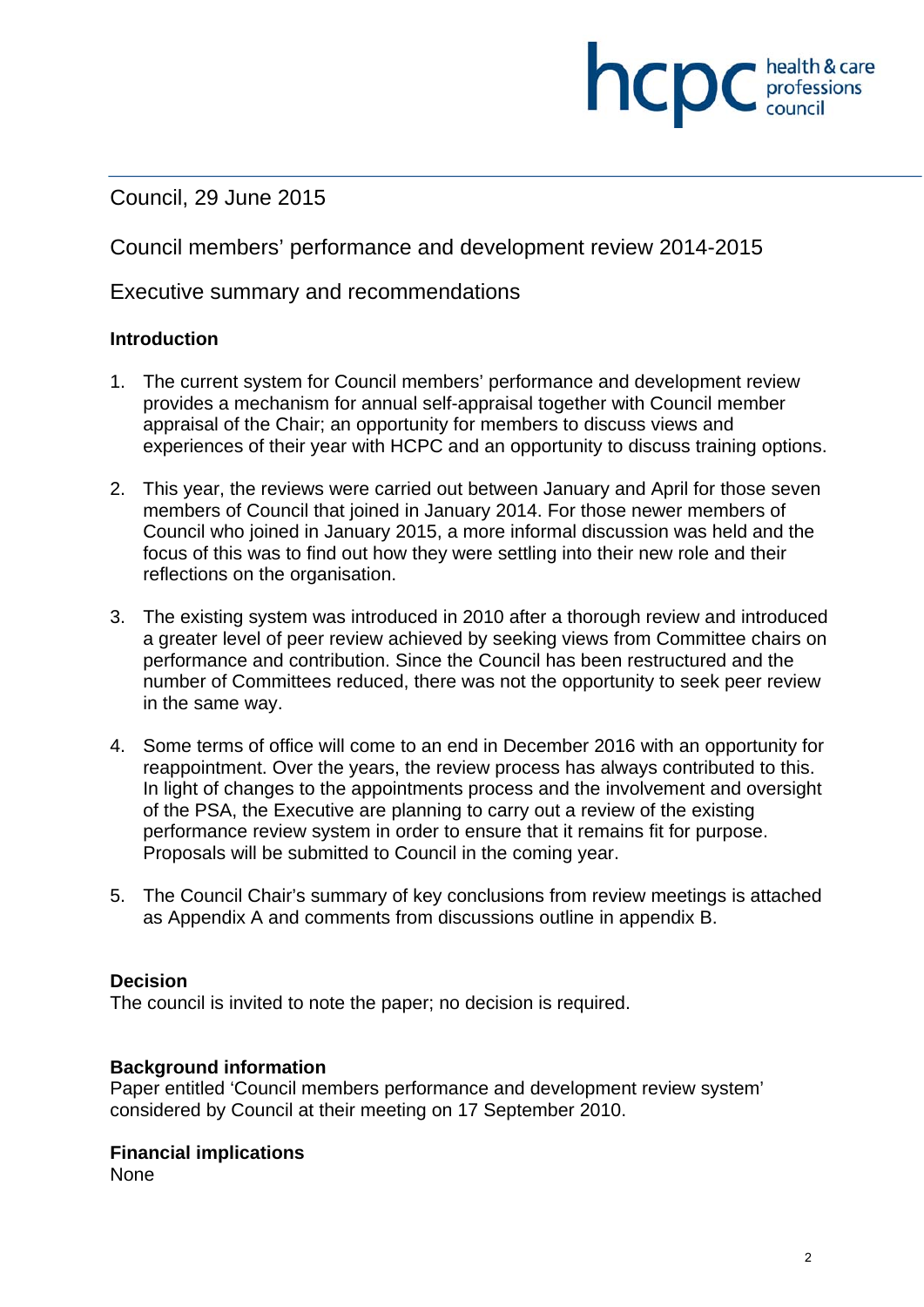# **Appendices**

Appendix A - Chair's summary on aspects of the Council members' performance and development review system 2015.

Appendix B - Council members' reviews - comments from discussions

# **Date of paper**

10 June 2015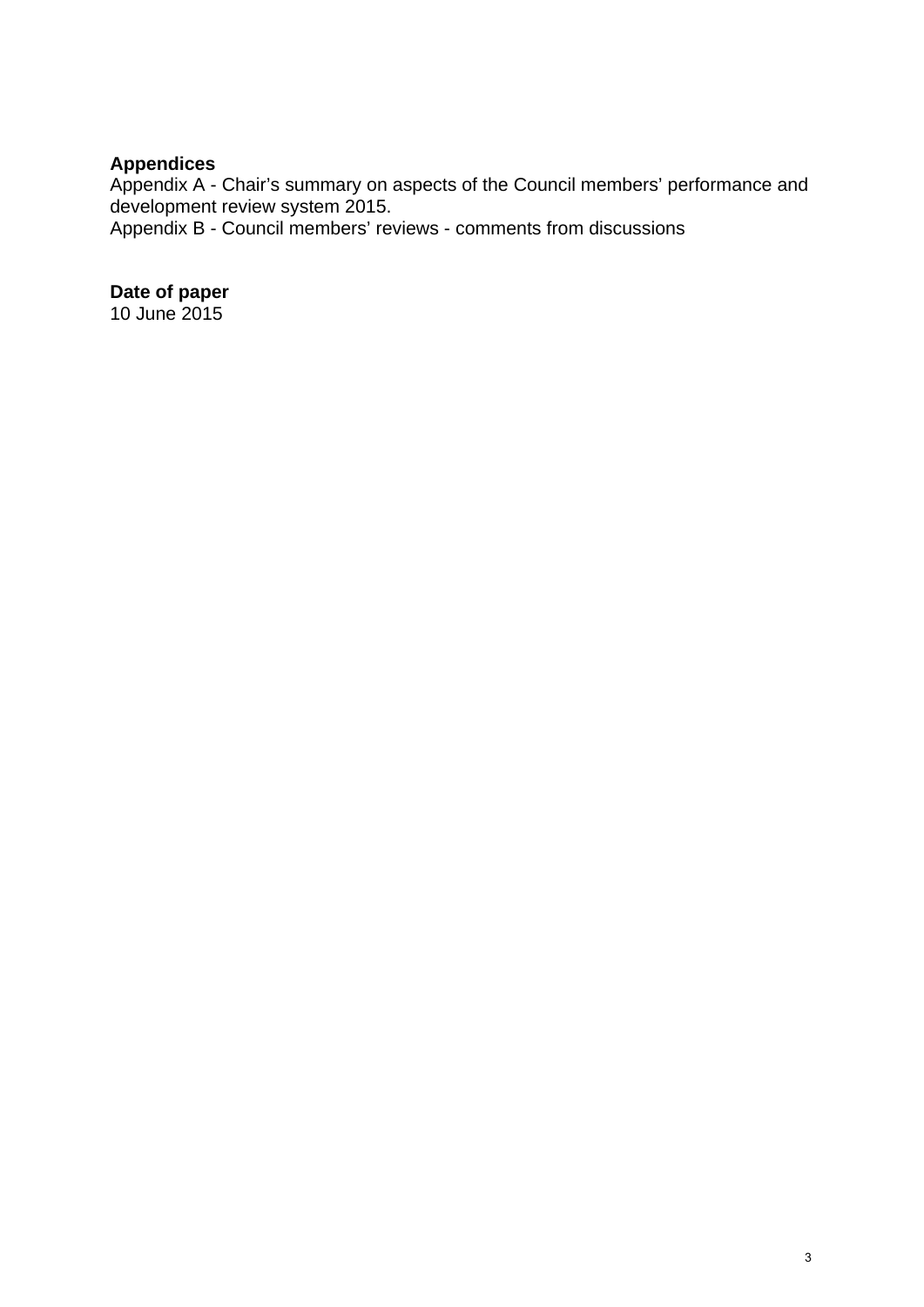### **Council members' performance review 2014-15: Chair's summary of themes from qualitative feedback**

### **Feedback on Review process**

The format for the review received positive comments, with no suggestions at this stage for any change. The three elements work well together and continue to be fit for purpose with a smaller Council. The appointment of four new members has had an impact on the timing of the annual reviews, which normally occur in the early part of the year. All members have had an opportunity to have one to one discussions with the Chair, and all but our four new members have completed the review forms as well. The summary below is based on these discussions.

### **Feedback on the Executive team**

The feedback on the Executive team and on the organisation was very good. HCPC seen as having a strong values based culture, one of continuous improvement. The Executive team were described as receptive, approachable, responsive, not defensive, highly motivated and having a good sense of 'team-ness'. A consistent team, clear on what they can and cannot do.

### **Feedback on Council and its relationship with the Executive**

HCPC was described as a 'thoughtful' organisation, where there was an openness and a willingness to reflect and not feel criticised. A lot has gone on to get the organisation to its present status, and this was seen as worth preserving through shared learning. The logistics around Council meetings were described as good, aligned with the rest of the organisation. The quality of the papers was excellent. All of this contributed to healthy working relationships between the Council and the Executive. This was observed by those new to the Council as well as those who had been on the Council for some time.

## **Areas for further consideration**

- Getting the right balance between too much and too little detail given to us is difficult. Might be useful if the CE can explain to Council the purpose behind giving details to the Council from time to time, and for EMT to highlight key points in the papers.
- HCPC is better than most private sector companies in every way except the switchboard who don't seem to know peoples extension numbers.
- Voicemail message discipline is not good.
- Management of the Registration Appeals process is variable.
- Useful for Council members to observe Fitness to Practise on a cyclical basis to keep familiarity with this function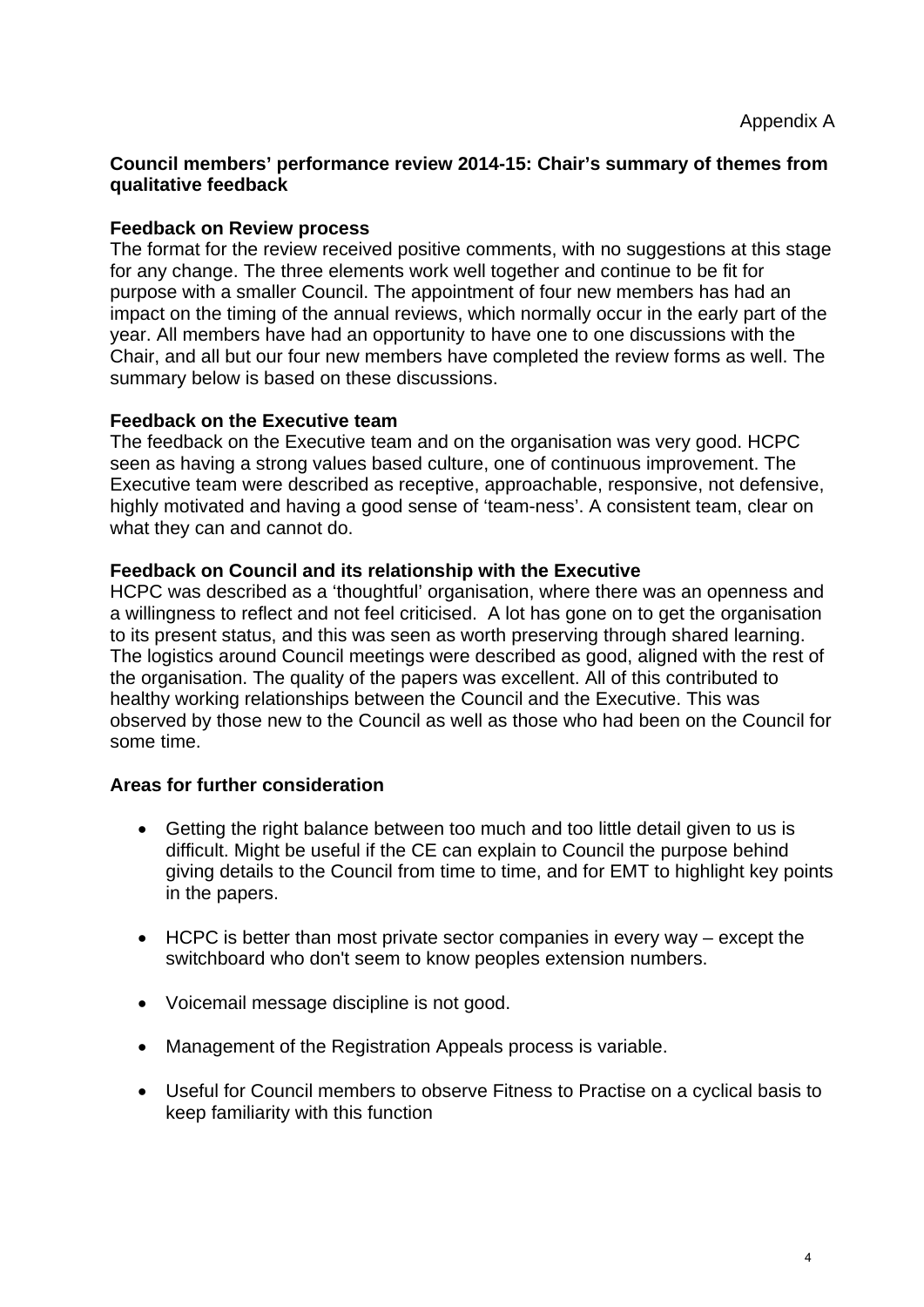Might it be helpful for EMT to give feedback on individual and collective Council members' performance? What could be done better by members?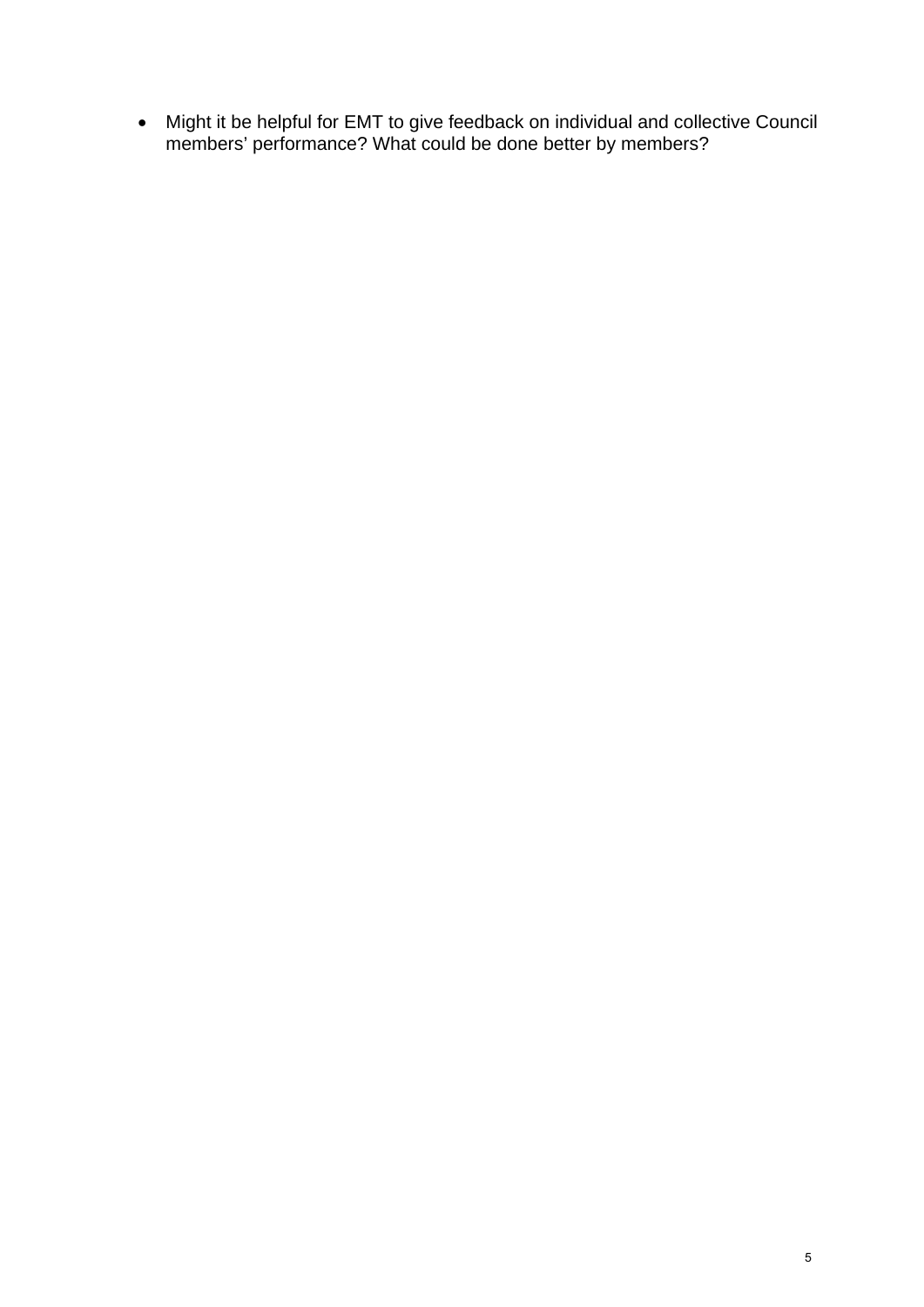# **HCPC Council members' performance review 2014-15: Feedback collated from discussion**

# **Feedback in relation to Council meetings**

- The number and length of papers can be a challenge to process within a week;
- At Council meetings, the decision-making process is based on evidence and information and is collaborative;
- Smaller Council working well.

## **Feedback in relation to HCPC generally**

- I have been impressed with the continuous improvement approach adopted by HCPC;
- Impressed with the way things work at HCPC, the people are great:
- HCPC has an openness and a willingness to reflect and not feel criticized;
- Admiration for the HCPC and the way it has developed over the years.

## **Feedback on the Executive**

- The environment in which the Chair, CEO and EMT operate is one of openness and collaboration;
- Impressed with EMT and the way in which they are led by the CEO;
- Strong bond between the Executive and Council;
- A consistent team:
- Clear they feel valued and enabled to develop in their roles;
- Marc has an ability to engender a sense of 'team-ness' getting team to want to work at HCPC and to do well;
- Mature, politically-astute, clearly helped by Marc's guidance and influence. Approachable, responsive and not defensive of their work.

### **Suggestions for future focus**

 Lack of transparency around Committee appointments – it would be helpful if this was more transparent.

# **The review process**

- Might be challenging in the future to have chair feedback running concurrently with the member review - might be better if these were separate:
- Explore ways of gaining feedback from the EMT on Council's performance.